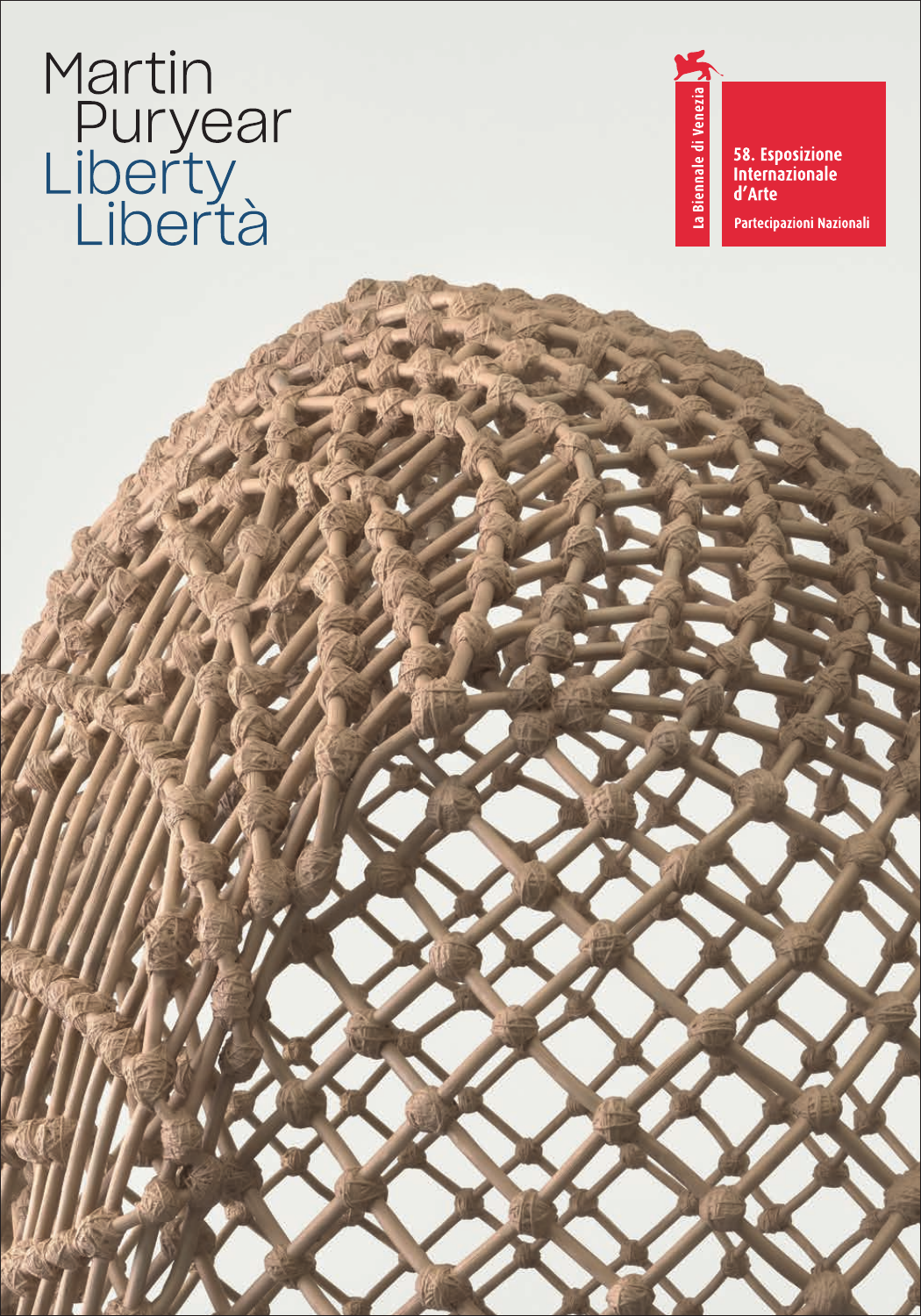Martin Puryear's enduring approach has galvanized his art for more than five decades: issues of democracy, identity, and liberty have long propelled him.

Visitors to the U.S. Pavilion will learn how an artist's handling of a symbolic but vital human subject—namely, liberty—can be best expressed in sculptural form through a visual language of great originality and certitude. Liberty, withholding liberty, or exploiting liberty—and entanglements with freedom, moral justice, and responsibility—have been continuous themes for Puryear, reflecting his innate understanding of how a foundational premise can summon simultaneously rock-solid doctrine and baffling fragility. Just as Puryear constructs sculpture in stages—from an initial intellectual concept to a drawing on paper to a three-dimensional plan or maquette to the final work—a journey toward liberty sets out from an idealistic philosophy to a declaration to lived experience to a social contract.

Puryear leads with his work. He is a maker of objects—in wood, bronze, iron, tar, mesh, granite, fieldstone, and other materials—at a time when technological innovation has pushed into the work of many. The sculpture culls and clarifies across cultures, continents, eras, and perspectives. Analyzing cultural cross-currents is a deep-rooted method and marks Puryear as an artist who is as aware as he has been influential. While he has lived through and eschewed many art movements of the twentieth- and twenty-first centuries, his work is recognized for fierce independence. Puryear's audacity lies in his reckoning with historical and contemporary material culture to glean significance from how everyday objects are manipulated and transformed over time. Viewers may thus discern how his sculpture challenges expectations and how it can question history, modify awareness, investigate liberty.

Da più di cinquant'anni la produzione artistica di Martin Puryear è stimolata da un approccio costante: temi come fedeltà, democrazia e libertà da tempo ispirano l'artista.

Il pubblico potrà scoprire che la ricerca artistica su un aspetto umano simbolico ma tangibile—ovvero, la libertà—si può esprimere al meglio in forma scultorea grazie a un linguaggio visivo estremamente originale e sicuro. La libertà, la sua negazione o strumentalizzazione—e il suo legame con libertà personale, giustizia morale e responsabilità—è un tema costante per Puryear e ne riflette l'intima comprensione del modo in cui una premessa fondante richiami simultaneamente una dottrina solidissima e una fragilità sconcertante. Proprio come Puryear costruisce la scultura per gradi—dall'idea iniziale al disegno su carta, al modello tridimensionale fino all'opera finale—il raggiungimento della libertà procede dall'ideale filosofico all'elaborazione di un documento, all'esperienza vissuta e alla ratifica del contratto sociale.

Puryear ci guida attraverso la sua scultura. È un creatore di oggetti—in legno, bronzo, vimini, ferro, catrame, rete, granito, sassi e altri materiali—in un periodo in cui l'innovazione tecnologica è divenuta prassi per molti artisti. La scultura seleziona e chiarisce elementi che attraversano culture, continenti, ere e prospettive. L'analisi delle correnti interculturali è un processo dalle radici profonde, che caratterizza Puryear come artista consapevole e influente. Il suo lavoro, che attraversa—ed evita—molti movimenti artistici del XX e XXI secolo, è famoso per la fiera indipendenza. L'audacia di Puryear sta nel fare i conti con la cultura materiale storica e contemporanea per estrapolare un senso dal modo in cui gli oggetti quotidiani si evolvono, sono manipolati o trasformati nel tempo. Il pubblico può quindi percepire quanto la sua scultura sfidi le aspettative e fino a che punto metta in discussione la storia, modifichi la consapevolezza, indaghi il concetto di libertà.

## Works in the Exhibition Opere in mostra

All works by Martin Puryear (American, born 1941). Unless noted, all works collection the artist, courtesy Matthew Marks Gallery. Unless noted, all photos by Ronald Amstutz

Tutte le opere esposte sono prodotte da Martin Puryear (americano, 1941). Ove non altrimenti indicato, le opere provengono dalla collezione dell'artista, per gentile concessione della Matthew Marks Gallery. Ove non altrimenti indicato, fotografie di Ronald Amstutz.



# *and Volute)*, 2019

Southern yellow pine, steel, polyester, rope Two parts, (a) 22 ft. 8 in. × 44 ft. × 1 ft. (6.9 m × 13.4 m × 30.5 cm), (b) 21 ft. × 7 ft. 9 in. × 23 ft. 3 in. (6.4 × 2.4 × 7.1 m), overall 22 ft. 8 in. × 44 ft. × 24 ft. 3 in. (6.9 × 13.4 × 7.4 m)

#### *Swallowed Sun (Monstrance*  <sup>1</sup> <sup>1</sup> *Swallowed Sun (Monstrance and Volute)*, 2019

Pino giallo del sud, acciaio, poliestere, corda Due parti, (a) 6,9 m × 13,4 m × 30,5 cm, (b) 6,4 × 2,4 × 7,1 m; dimensioni complessive 6,9 × 13,4 × 7,4 m

Martin Puryear Studio. Model for *Swallowed Sun (Monstrance and Volute)*, 2019. Photo: Jeanne Englert

Martin Puryear Studio. Maquette di *Swallowed Sun (Monstrance and Volute)*, 2019. Foto: Jeanne Englert

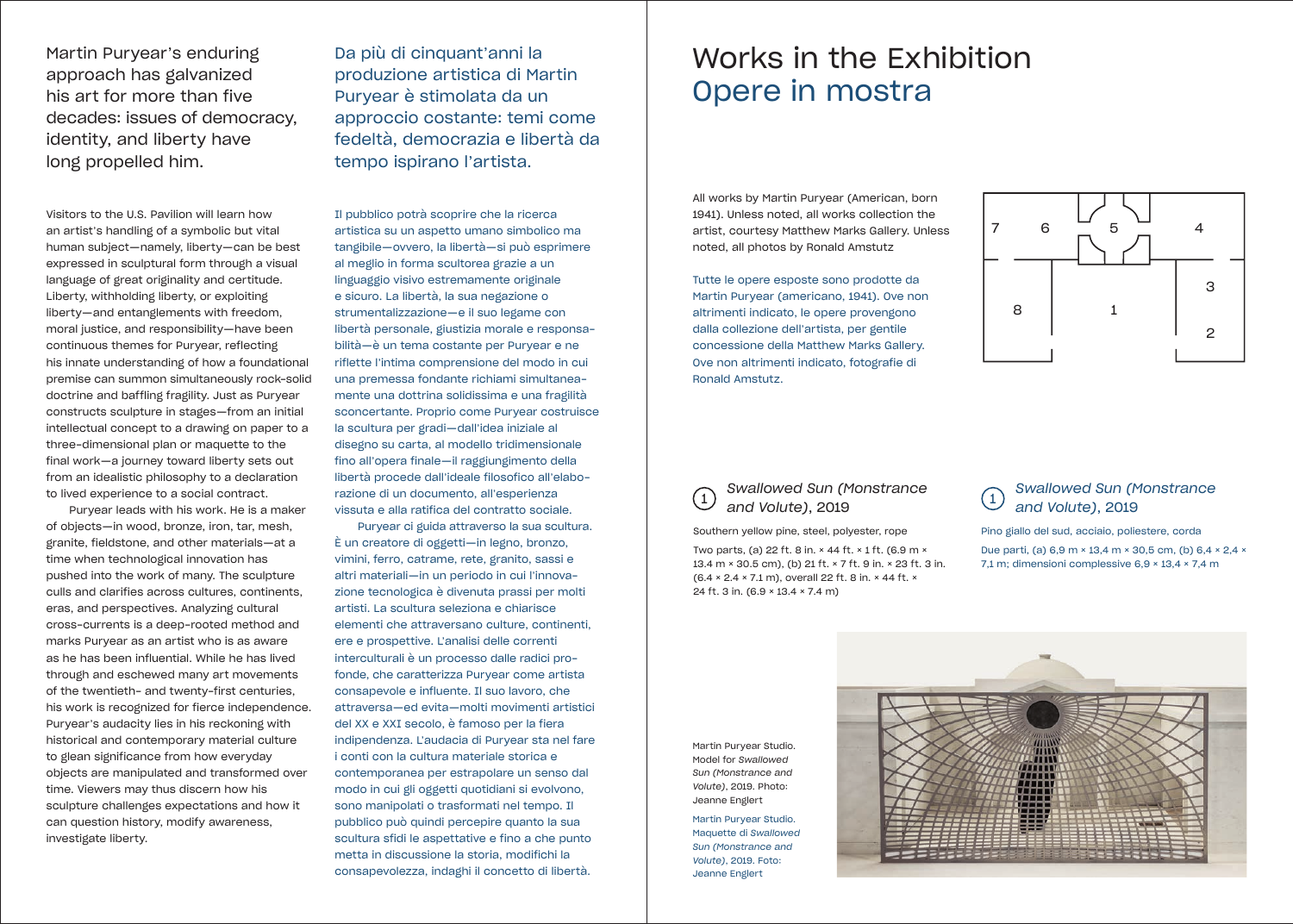

## *Tabernacle*, 2019

74 × 90 × 96 in. (188 × 229 × 244 cm)

Steel, red cedar, American cypress, pine, makore veneer, canvas, printed cotton fabric, glass, stainless steel

The steel visor and crown of Puryear's *Tabernacle* generate an overall form based on a forage cap worn by Union and Confederate infantry during the Civil War. Like many other works by the artist, *Tabernacle* contains a world within a world, its black canvas shape suspended from a gridded exoskeleton, its interior lined with an early nineteenth-century floral-printed French textile. Viewers peer into the work's center through a glass window; mullions in the window form crosshairs. Inside the hat's outsize crown, the artist has constructed a wood replica of a dissected Civil War–era siege mortar with a mirrored, cannonball-like sphere nestled in its barrel. Viewers are implicated: they see themselves reflected in the shiny surface of the globe. *Tabernacle* is Puryear's meditation on American gun violence, so often enabled through something resembling religious zealotry. A tabernacle is a place of worship, whether large enough to house a congregation or intended to hold a single icon.



David Knox. *13 Inch Mortar "Dictator" in front of Petersburg, Va.*, October 1864 (printed between 1880 and 1889). Library of Congress, Prints and Photographs Division, Washington, D.C.

David Knox. *13 Inch Mortar "Dictator" in front of Petersburg, Va.*, ottobre 1864 (stampato tra il 1880 e il 1889). Library of Congress, Prints and Photographs Division, Washington, D.C.

#### *Tabernacle*, 2019 2) Tabernacle, 2019 (2) Tabernacle, 2019 | (3) Aso Oke, 2019 (3) Aso Oke, 2019

Acciaio, cedro rosso, cipresso americano, pino, impiallacciatura di makoré, tela, tessuto di cotone stampato, vetro, acciaio inossidabile 188 × 229 × 244 cm

La visiera e la corona d'acciaio di *Tabernacle*  di Puryear danno origine a una sagoma basata sul chepì indossato durante la Guerra civile sia dalla fanteria unionista che da quella confederata. Come molte altre opere dell'artista, *Tabernacle* contiene un mondo dentro un altro: una forma di tela nera sospesa a un esoscheletro reticolare il cui interno è rivestito da una stoffa francese a fiori del primo Ottocento. I visitatori possono sbirciare il centro dell'opera attraverso il vetro di una finestra, i cui montanti formano il reticolo del mirino. All'interno della calotta sproporzionata del berretto l'artista ha costruito la replica di legno in sezione di un mortaio da assedio della Guerra civile, con una sfera specchiata, simile a una palla di cannone, annidata nel fusto. Il pubblico è coinvolto: vede il proprio riflesso sulla superficie lucida della sfera. *Tabernacle* rappresenta la meditazione di Puryear sulla violenza a mano armata in America, così spesso consentita da un atteggiamento simile al fanatismo religioso. Che sia abbastanza ampio da ospitare una congregazione o costruito per contenere una singola icona, un tabernacolo è un luogo di culto.

*Aso Oke*, 2019 3 3

Bronze

84 × 102 × 741/2 in. (213 × 259 × 189 cm)

Puryear's investigation of headwear as an everyday item and cultural signifier whose meaning shifts across time and invites interpretation—from wearer to viewer, then from artist to audience—is realized in this latticelike bronze sculpture evoking the warp and weft of woven textiles. Puryear elicited the form of this sculpture from the *aso oke* hat that is part of contemporary national dress for Nigerian men, worn throughout West Africa. The cloth caps are donned with the crown flipped to one side over the wearer's ear, and Puryear's graceful reference to current vernacular style emanates from the sculpture's draped stance. The literal translation of the Yoruba term *aso oke* is "top cloth" or "precious cloth." The handwoven fabric has evolved across centuries as an economic tool and a deeply resonant object with a long history of spiritual, ceremonial, and social significance. In Yoruba culture, prestigious *aso oke* textiles were used as ceremonial gifts among war chiefs. In the decades since African nations gained sovereignty, *aso oke* has become a physical manifestation of independence.



Bronzo 213 × 259 × 189 cm

La ricerca svolta da Puryear sul copricapo, oggetto d'uso quotidiano e insieme significante culturale il cui senso varia nel tempo e richiede una certa interpretazione—da parte di chi lo indossa per chi lo vede, poi dall'artista al pubblico—si concretizza in questa scultura reticolare in bronzo che richiama la trama e l'ordito del tessuto. Puryear deriva la forma di questa scultura dal berretto *aso oke,* parte dell'odierno abito nazionale degli uomini nigeriani, che è indossato in tutta l'Africa occidentale. Questi berretti di tela si portano con la cupola rovesciata di lato a coprire l'orecchio di chi lo indossa, e dalla struttura ripiegata della scultura emerge il riferimento elegante di Puryear a questo stile vernacolare. La traduzione letterale di *aso oke*, termine in lingua Yoruba, è "tela superiore" o "tela preziosa". La stoffa tessuta a mano è divenuta nei secoli un dispositivo economico, un oggetto estremamente significativo con una lunga storia di valenza spirituale, cerimoniale e sociale. Nella cultura Yoruba, i prestigiosi tessuti *aso oke* erano utilizzati per i doni cerimoniali tra capi guerrieri. Nei decenni da che le nazioni africane hanno ottenuto l'autonomia, l'*aso oke* è divenuto una dimostrazione tangibile di indipendenza.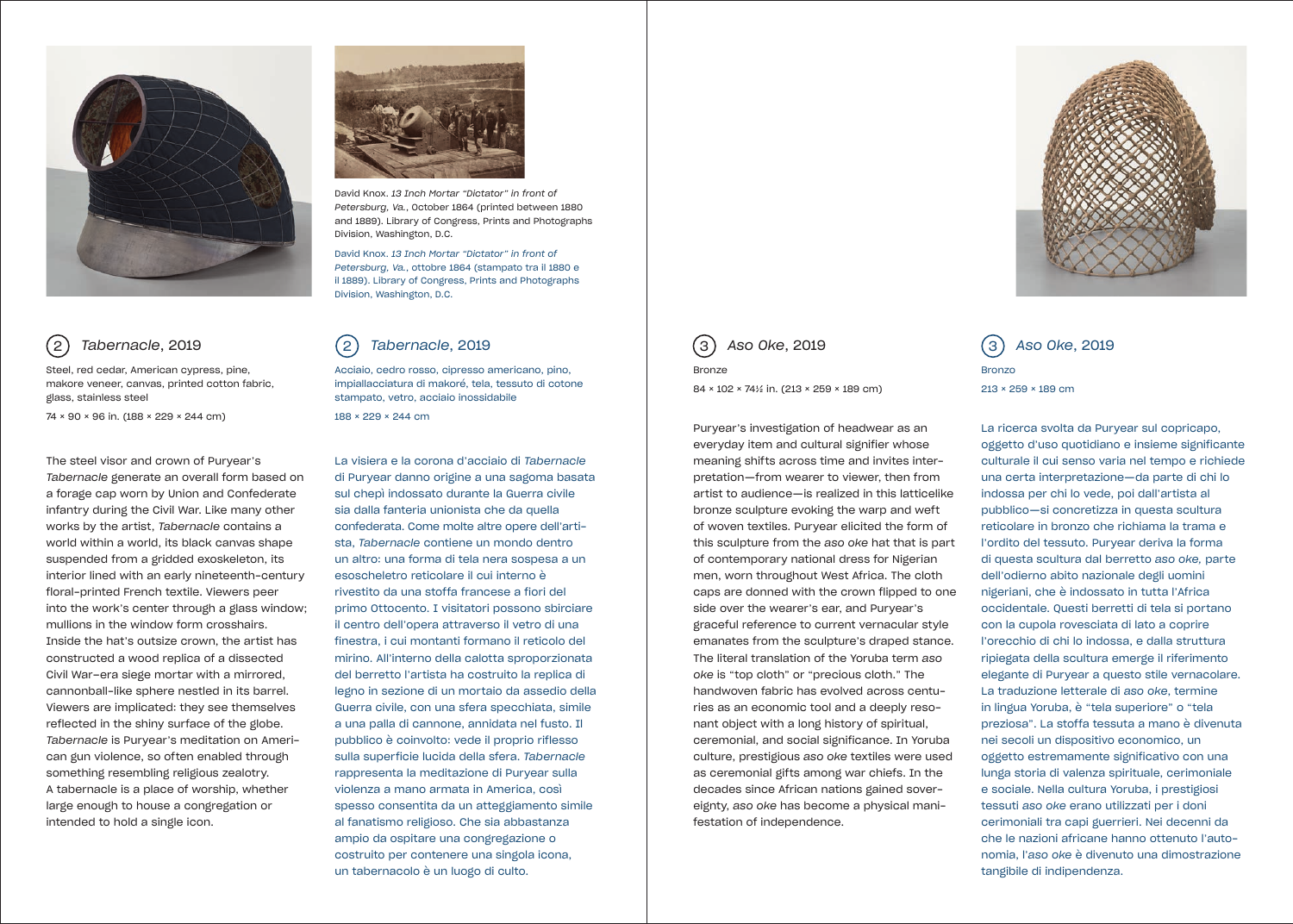

#### *Cloister-Redoubt or Cloistered Doubt?*, 2019

American hemlock, Eastern white pine, tulip poplar, red cedar

991/2 × 96 × 53 in. (253 × 244 × 135 cm)

In this sculpture made of several types of wood, a small, sheltering form is perched on radiating wood beams under a soaring, overarching canopy. These elements combine to present an image of an inaccessible protected space, what the artist calls a "refuge from reason." Puryear has described the implicit tension between an expansive, organic gable and an insular construction that forms a dark, remote space. The artist has characterized the sculpture as a meditation on the mystery of religious belief and a view of faith as an elaborately constructed edifice. The work reckons with contemporary religious fervor, confronts the fortification of a redoubt cloistering off the exteriority of difference, and summons the interiority of a gridded form that suggests both sanctuary and confinement.



Tsuga americana, pino strobo, tulipifero, cedro rosso 253 × 244 × 135 cm

In questa scultura composta da legni di varie essenze, la piccola forma di un riparo sta appollaiata su travi di legno disposte a raggiera, sotto una copertura che si innalza ad arco. L'insieme di questi elementi offre l'immagine di uno spazio protetto e inaccessibile, che l'artista definisce un "rifugio dalla ragione". Puryear descrive l'implicita tensione esistente tra un ampio frontone organico e una costruzione chiusa a formare uno spazio buio ed isolato, e definisce questa scultura una meditazione sul mistero della fede religiosa, una fede concepita come un edificio meticolosamente costruito. L'opera riflette sul fervore religioso contemporaneo, prende in esame il rafforzarsi di un rifugio che esclude la differenza all'esterno, ed evoca l'interiorità di una forma reticolare che fa pensare a un luogo protetto ma anche a una prigione.



Cast iron, painted tulip poplar 80 × 15<sup>3</sup>/<sub>4</sub> × 15<sup>3</sup>/<sub>4</sub> in. (203 × 40 × 40 cm)

Puryear's newest sculpture, conceived specifically for the rotunda of the U.S. Pavilion, echoes the four Doric columns at the building's entry. A shackled cast-iron stake is driven into the top of the column and pulls the flutes down into the center, destabilizing the pristine purity of the column's classic form. Puryear's sculpture is dedicated to Sally Hemings, an African American slave owned by Thomas Jefferson, the third president of the United States. Jefferson was the father of her children. The U.S. Pavilion dates to 1930, and the New York firm Delano and Aldrich brought a neoclassical vocabulary to this Depression-era building. It was influenced by the Renaissance master Andrea Palladio, who also inspired the design of Monticello, the plantation and home Thomas Jefferson designed for himself in Virginia. Palladio, who looked to ancient Greek sources, worked magnificently in Venice (San Giorgio Maggiore and Il Redentore) and the Veneto.



#### *A Column for Sally Hemings*, 2019

Ghisa, tulipifero dipinto 203 × 40 × 40 cm

La scultura più recente di Puryear, concepita appositamente per la rotonda del padiglione degli Stati Uniti, riprende le quattro colonne doriche all'entrata dell'edificio. Il palo di ghisa con i ceppi conficcato sulla cima della colonna sembra spingere le scanalature in basso, verso il centro, sovvertendo l'originaria purezza della forma classica. La scultura di Puryear è dedicata a Sally Hemings, schiava afroamericana appartenuta a Thomas Jefferson, terzo presidente degli Stati Uniti e padre dei suoi figli. Il padiglione degli Stati Uniti risale al 1930; è un edificio dell'epoca della Depressione, in cui lo studio newyorchese Delano and Aldrich ha utilizzato un vocabolario neoclassico. Lo stile è influenzato da Andrea Palladio, il maestro rinascimentale che ispira anche il progetto di Monticello, la casa padronale che lo stesso Thomas Jefferson disegna per la sua piantagione in Virginia. Palladio, che si rifà a fonti dell'antichità classica, ha eseguito opere magnifiche a Venezia (chiese di San Giorgio Maggiore e del Redentore) e nel Veneto.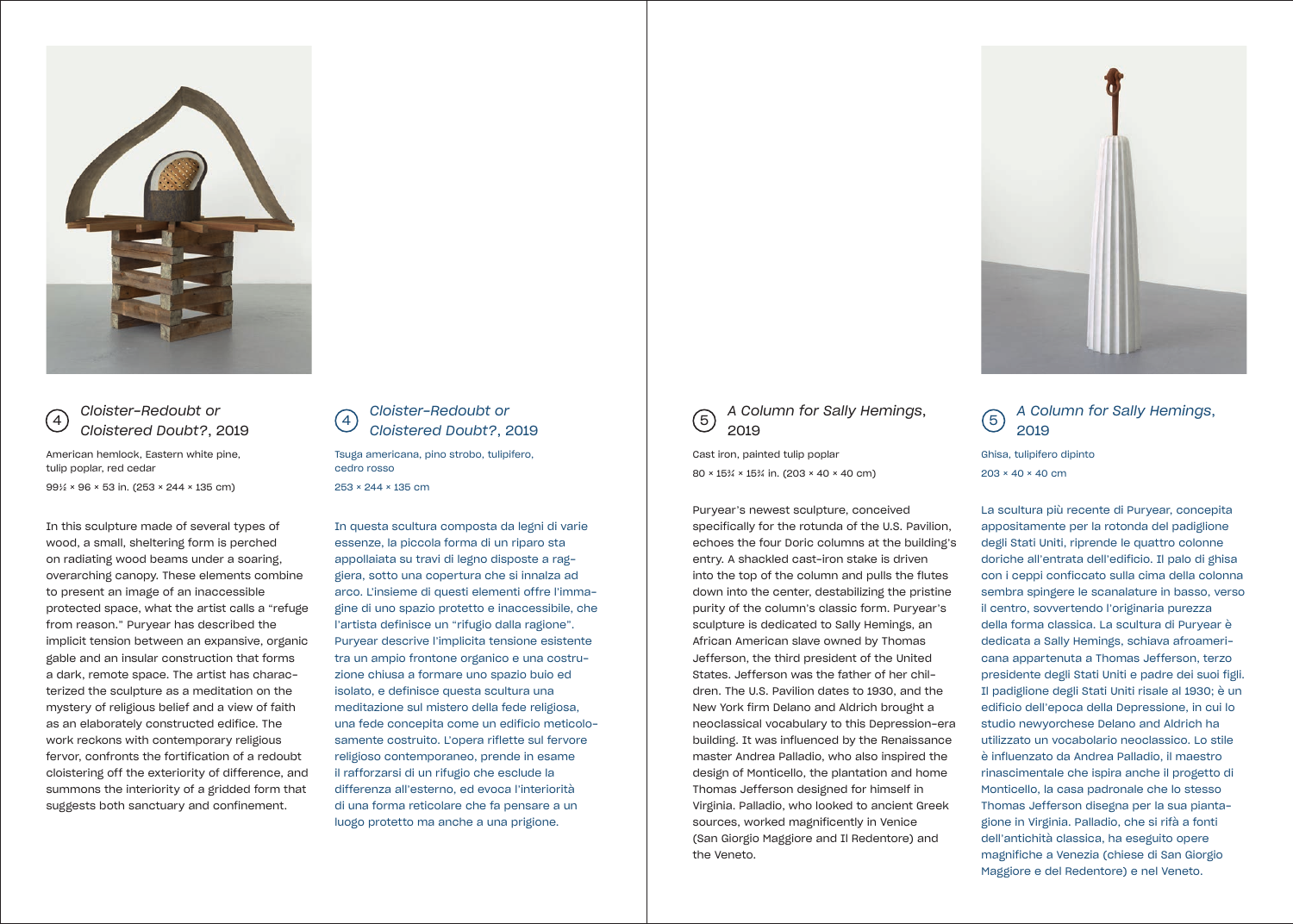

*New Voortrekker*, 2018 Ash, American cypress, maple, mirror 72 × 93 × 22 in. (183 × 236 × 56 cm)

Among the ongoing motifs that have occupied Puryear is the cart or wagon. The artist has long recognized how a utilitarian object can evoke monotonous labor, seasonal ritual, oppression, or emancipation. Carts and wagons are also conveyances to unknown destinations that can take the rider to freedom, to liberty. There is always ambiguity in Puryear's cart sculptures, and the artist has described their association with "the idea of escaping into an unknown future, of traveling to safety, of taking dreams of advancement with you." Nineteenth-century Americans, motivated by Manifest Destiny or Romantic naturalism, traveled west in covered wagons, and South Africa's Voortrekkers departed from the British Cape Colony for the country's interior. The contemporary wagoner is the American "prepper" who anticipates the apocalyptic end of civilization through war, economic collapse, or social unrest. The cart is also a sign of the vast contemporary global migration of displaced people fleeing political persecution, drought, conflict, and war.

*New Voortrekker*, 2018 Frassino, cipresso americano, acero, specchio 183 × 236 × 56 cm 6) New Voortrekker, 2018 (6) New Voortrekker, 2018 | (7) Hibernian Testosterone, 2018 (7

> Il carretto e il carro coperto sono un tema ricorrente nella ricerca di Puryear, che ha da tempo compreso quanto un oggetto utile possa evocare la monotonia del lavoro o un rituale stagionale, l'oppressione o l'emancipazione. Carretti e carri coperti sono anche mezzi di trasporto verso destinazioni sconosciute e possono portare il passeggero verso la libertà, individuale e assoluta. Esiste sempre una certa ambiguità nelle sculture-carro di Puryear, che secondo l'artista sono in assonanza con "l'idea di fuggire verso un futuro sconosciuto, di viaggiare verso la sicurezza, di portare con sé i propri sogni di progresso". Nell'Ottocento gli americani viaggiarono verso ovest su carri coperti, spinti dal concetto di Destino Manifesto o dal Naturalismo romantico, mentre in Sudafrica i Voortrekker partivano dalla colonia inglese del Capo verso l'interno del paese. L'equivalente contemporaneo del pioniere è il "survivalista" americano che prevede la fine apocalittica della civiltà a causa di guerre, collasso economico o conflitti sociali. Il carro è anche un simbolo dell'attuale vasta migrazione globale delle genti che fuggono da persecuzione politica, siccità, conflitti e guerre.

Painted cast aluminum, American cypress 57 × 141 × 441/2 in. (145 × 358 × 113 cm)

With some mirth and some mordancy, the artist evokes the outsize skull and antlers of the great Irish elk, a species of giant deer, long extinct. The creature's antlers were disproportionately huge, even for its massive body. The elk's defensive "headwear" could span over twelve feet (four meters) in width and is believed to have evolved as a tool for sexual display and combat, but it is now a defunct signifier of masculine physical prowess. Although this creature originally ranged throughout Europe, the fossilized remains have been found preserved in peat bogs in Ireland (which the ancient Romans called Hibernia). Paleontologists offer several hypotheses to explain why the largest species of deer, dating to the prehistoric era, may have realized its own evolutionary demise, including the metabolic toll of testosterone production, powering the growth of those stunning antlers every year.



*Hibernian Testosterone*, 2018 Alluminio dipinto, cipresso americano 145 × 358 × 113 cm

Con un certo caustico umorismo l'artista riproduce a grandezza naturale l'enorme cranio e il palco di corna del grande alce irlandese, una specie da tempo estinta di cervo gigante dalle corna esageratamente grandi, persino rispetto alla mole massiccia. Il "copricapo" difensivo dell'alce poteva superare i quattro metri di ampiezza, e si presume si sia sviluppato come richiamo sessuale e arma di combattimento, mentre ora è solo un significante non attivo di prestanza fisica virile. Anche se un tempo l'animale era diffuso in tutta Europa, il maggior numero di resti fossili è stato rinvenuto nelle torbiere dell'Irlanda (che gli antichi Romani chiamavano Hibernia). I paleontologi hanno avanzato numerose ipotesi per spiegare come la più grande specie di cervide, apparsa in epoca preistorica, possa aver messo in atto la propria rovina evolutiva, tra cui lo stress metabolico dovuto alla produzione del testosterone che alimentava ogni anno la crescita di questi palchi stupefacenti.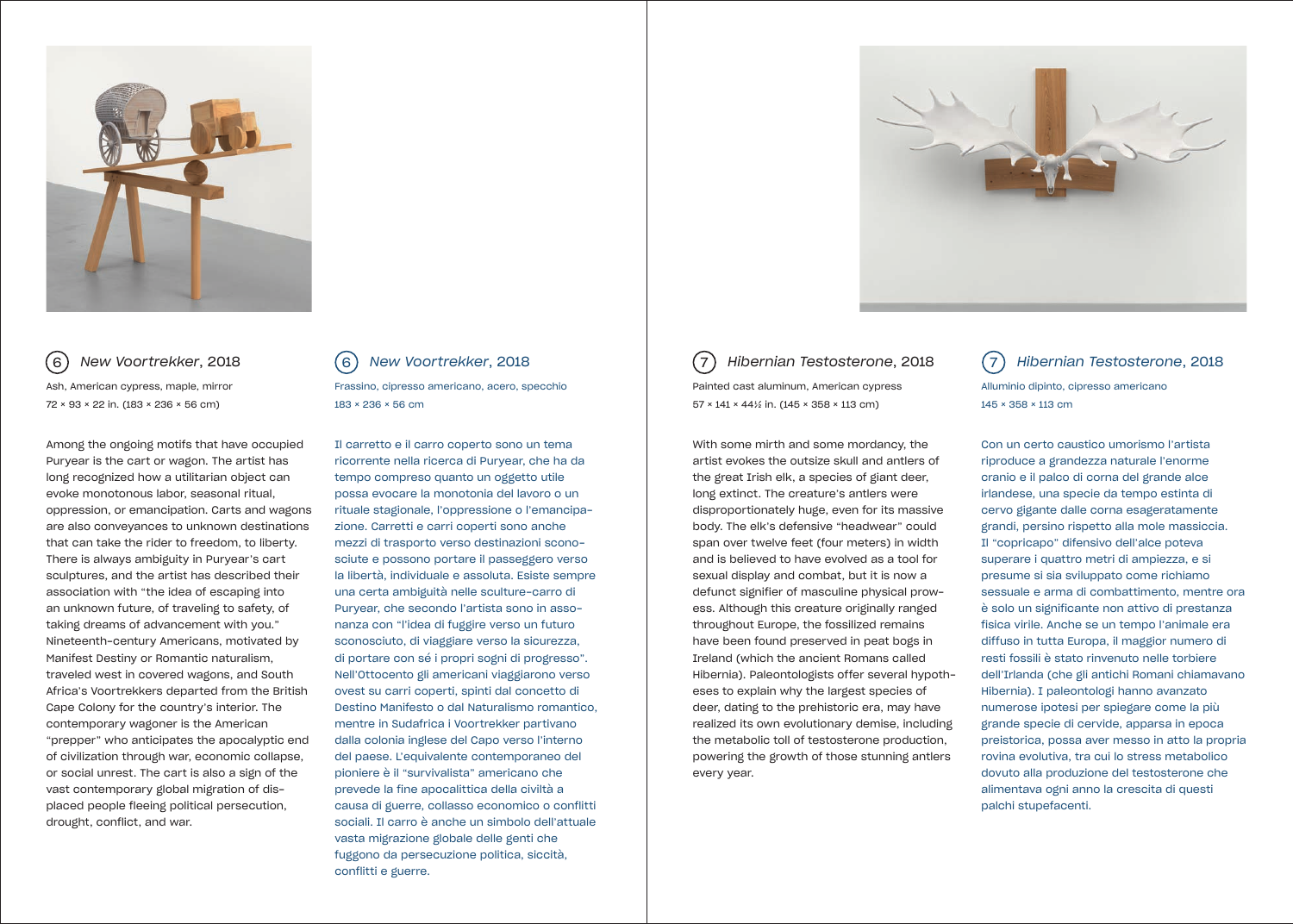



Jean-Louis Darcis after Simon-Louis Boizot. *Moi Libre aussi* (I, too, am free), c. 1790. John Carter Brown Library, Brown University, Providence, R.I.

Jean-Louis Darcis, da Simon-Louis Boizot. *Moi Libre aussi* (Anche io sono libero), ca. 1790. John Carter Brown Library, Brown University, Providence, R.I.

Workshop of Antonio Canova. *Paris* (detail), 1807–12. Gallerie dell'Accademia, Venice. Photo: Lorenzo Cinotto

Bottega di Antonio Canova. *Paride* (dettaglio), 1807–12. Gallerie dell'Accademia, Venezia. Foto: Lorenzo Cinotto

## *Big Phrygian*, 2010–14 8 8

Painted red cedar 58 × 40 × 76 in. (147 × 102 × 193 cm) Glenstone Museum, Potomac, Maryland

In this work, Puryear draws on the form of the historical Phrygian cap, which Dacian prisoners are shown wearing on the early second-century Column of Trajan in Rome and which freed slaves donned in that ancient capital city to demonstrate their freedom. During the French Revolution, the hat came to symbolize liberty, and Eugène Delacroix placed it on the head of the allegorical figure of Marianne in his painting *Liberty Leading the People* (1830)*.* At the Museo Correr and Gallerie dell'Accademia, both in Venice, Antonio Canova's neoclassical marble composition *Paris* shows that mythological figure wearing the Phrygian cap. Later, enslaved blacks in the Caribbean adopted the cap during their struggle for equality under French rule.

### *Big Phrygian*, 2010–14

Cedro rosso dipinto 147 × 102 × 193 cm Glenstone Museum, Potomac, Maryland

In quest'opera Puryear si ispira alla forma dell'antico berretto frigio, che all'inizio del secondo secolo vediamo indossato dai prigionieri daci raffigurati sulla Colonna di Traiano a Roma e che i liberti dell'antica capitale indossavano per dimostrare il loro stato di uomini liberi. Durante la Rivoluzione francese il berretto diviene simbolo di libertà, e nel dipinto *La Libertà che guida il popolo*  (1830) Eugène Delacroix lo pone sulla testa della figura allegorica, Marianna*.* Al Museo Correr e alle Gallerie dell'Accademia, entrambi a Venezia, un marmo neoclassico di Antonio Canova, *Paride*, mostra la figura mitologica con il berretto frigio. Più tardi, gli schiavi neri dei Caraibi adotteranno questo berretto nella loro lotta per l'uguaglianza sotto il dominio francese.

## Exhibition Esposizione

#### MARTIN PURYEAR ARTIST ARTISTA

Martin Puryear (born 1941) is an American sculptor whose work is recognized for the subtlety and power of its form and inherent symbolism. He represented the United States at the 1989 Bienal de São Paulo, where he was awarded the festival's grand prize, and his work was included in Documenta IX (1992) in Kassel, Germany. The Museum of Modern Art, New York, organized a retrospective of Puryear's work in 2007, which traveled to the Modern Art Museum of Fort Worth, Texas; National Gallery of Art, Washington, D.C.; and San Francisco Museum of Modern Art. An exhibition of his drawings, *Martin Puryear: Multiple Dimensions*, opened at the Morgan Library & Museum in New York (2015) and traveled to the Art Institute of Chicago and the Smithsonian American Art Museum in Washington, D.C. Puryear was commissioned by Madison Square Park Conservancy to present a major sculptural installation, *Big Bling,* in 2016. A solo exhibition was presented at the Museum Voorlinden in Wassenaar, The Netherlands (2018).

Puryear earned his B.A. from the Catholic University of America (1963) and his M.F.A. from Yale University (1971). He also attended the Royal Swedish Academy of Fine Arts (1966–68). He has been the recipient of prestigious awards including a Louis Comfort Tiffany Foundation grant (1981), a John D. and Catherine T. MacArthur Foundation Fellowship Award (1989), and the Skowhegan Medal for Sculpture (1990). He was elected to the American Academy of Arts and Letters in 1992 and awarded an honorary doctorate by Yale University in 1994 and the National Medal of Arts in 2011.

Martin Puryear (nato nel 1941) è lo scultore americano la cui produzione artistica è famosa per la finezza e la forza della forma e per il suo intrinseco simbolismo. Ha rappresentato gli Stati Uniti alla Bienal de São Paulo del 1989, dove è stato insignito del Gran premio, e ha esposto nel 1992 a Documenta IX a Kassel, in Germania. Nel 2007 il Museum of Modern Art di New York ha organizzato una mostra retrospettiva delle opere di Puryear, poi trasferita al Modern Art Museum di Fort Worth, Texas, alla National Gallery of Art di Washington, D.C.

e al San Francisco Museum of Modern Art. Una mostra dei suoi disegni, *Martin Puryear: Multiple Dimensions*, inaugurata alla Morgan Library & Museum di New York (2015), è stata poi trasferita all'Art Institute of Chicago e allo Smithsonian American Art Museum di Washington, D.C. Nel 2016 Puryear ha ricevuto da Madison Square Park Conservancy l'incarico di eseguire un'importante installazione scultorea, *Big Bling*. Una sua mostra personale è stata presentata al Museum Voorlinden di Wassenaar, nei Paesi Bassi (2018).

Puryear ha conseguito il B.A. presso la Catholic University of America (1963) e un M.F.A. alla Yale University (1971); ha inoltre frequentato i corsi della Royal Swedish Academy of Art (1966–68). Ha ricevuto molti premi illustri, tra cui una borsa di studio della Louis Comfort Tiffany Foundation (1981) e il John D. and Catherine T. MacArthur Foundation Fellowship Award (1989) e la Skowhegan Medal for Sculpture (1990). È stato eletto membro della American Academy of Arts and Letters nel 1992, nel 1994 la Yale University gli ha conferito un dottorato ad honorem ed è stato insignito della National Medal of Arts nel 2011.

#### BROOKE KAMIN RAPAPORT COMMISSIONER AND CURATOR COMMISSARIO E CURATORE

Brooke Kamin Rapaport is Deputy Director and Martin Friedman Senior Curator of Madison Square Park Conservancy in New York. She is responsible for the Conservancy's commissioned, public sculpture exhibitions by contemporary artists. She is Commissioner and Curator of the exhibition *Martin Puryear: Liberty/Libertà* at the 58th International Art Exhibition, La Biennale di Venezia.

Brooke Kamin Rapaport è Vicedirettore e Martin Friedman Senior Curator della Madison Square Park Conservancy di New York. È responsabile del programma di mostre di sculture pubbliche commissionate dalla Conservancy ad artisti contemporanei. È commissario e curatore della mostra *Martin Puryear: Liberty/Libertà* alla 58. Esposizione Internazionale d'Arte La Biennale di Venezia.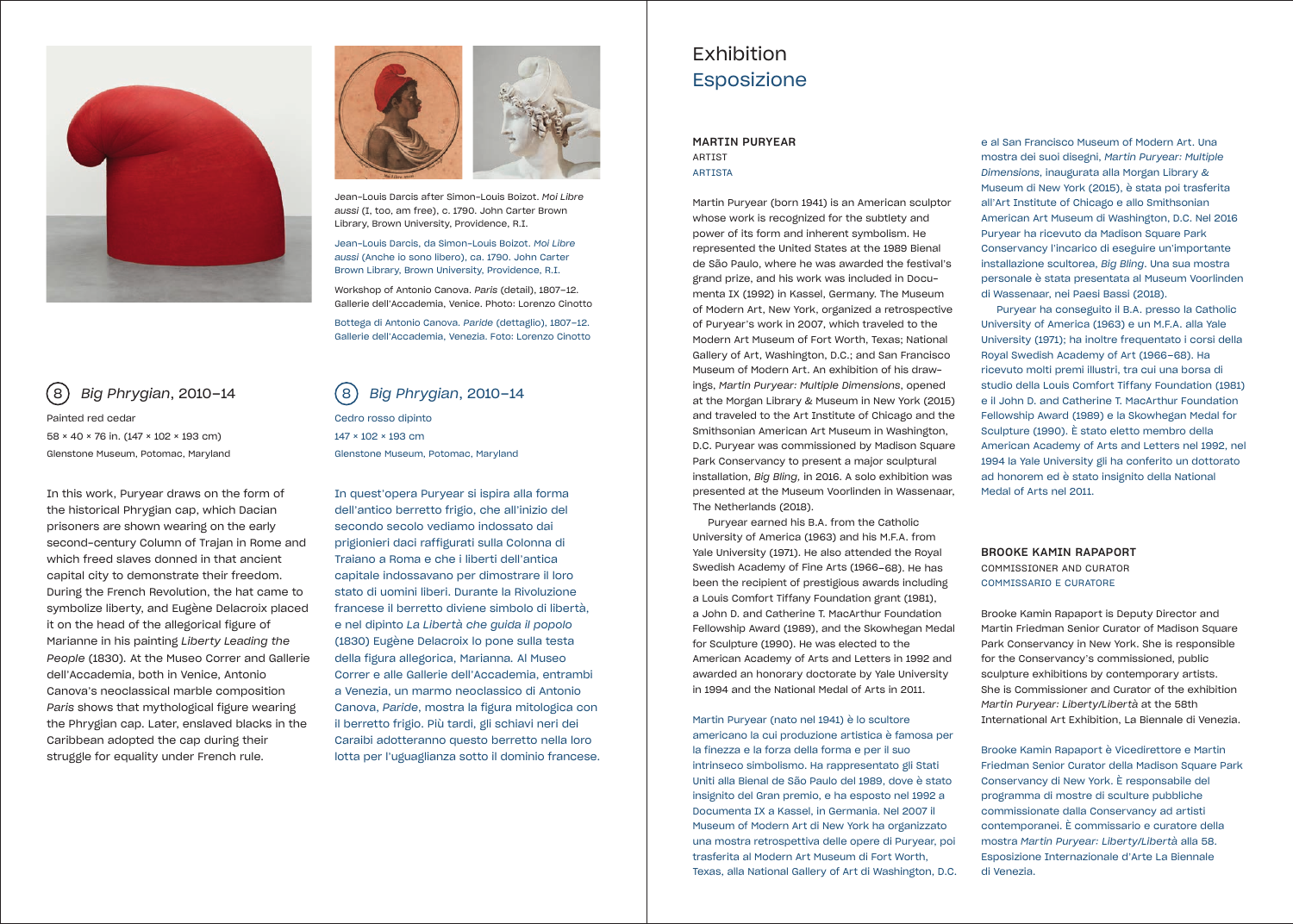#### EXHIBITION ESPOSIZIONE

Billie Tsien Tod Williams Chris Phillips Tod Williams Billie Tsien Architects, New York EXHIBITION DESIGNERS ALLESTIMENTO

#### Darby English EXHIBITION SCHOLAR SUPPORTO ACCADEMICO

Tom Cahill, President Studio Institute of Studio in a School, New York OUTREACH PARTNER PROGRAMMI SOLIDALI

Massimo Zuin, Director Maria Laura Faccini, President Deborah Pase Roberta Toffoli Istituto Provinciale per l'Infanzia Santa Maria della Pietà, Venice OUTREACH PARTNER PROGRAMMI SOLIDALI

#### Miko McGinty Rita Jules

Claire Bidwell Rebecca Sylvers Miko McGinty, Inc., Brooklyn, New York GRAPHIC DESIGNERS GRAFICA

Keats Myer, Executive Director Veronica Bainbridge, Director of Development Julia Friedman, Senior Curatorial Manager Dana Klein, Events Associate Tom Reidy, Senior Project Manager Nicole Rivers, Director of Events Rosina Roa, Director of Finance and Human Resources Andie Terzano, Development Associate Madison Square Park Conservancy, New York COMMISSIONING INSTITUTION ISTITUZIONE COMMISSARIA

#MartinPuryearVenice #MadSqPark #BiennaleArte2019 #MayYouLiveInInterestingTimes www.martinpuryearvenice2019.org

#### MADISON SQUARE PARK CONSERVANCY

Madison Square Park Conservancy cultivates and enlivens Madison Square Park, a dynamic seven-acre public park in New York City's Flatiron District and one of the city's most treasured greenspaces. Through its public art commissions, horticultural stewardship, and engaging programming, the nonprofit organization creates an urban oasis that welcomes a diverse community of more than 60,000 visitors each day. Since 2004, the Conservancy has become a leader in commissioning new works of public art, having curated and presented more than thirty-five major site-specific installations and solo exhibitions through its Mad. Sq. Art programming. In 2018, the Conservancy was selected as the commissioning institution for the U.S. Pavilion at Biennale Arte 2019, marking the first time that an organization whose visual art program focuses exclusively on public art has received this honor.

Madison Square Park Conservancy cura e anima i sette acri di Madison Square Park, il vivace parco pubblico che si trova nel Flatiron District di New York, uno degli spazi verdi più amati della città. Grazie alle commissioni d'arte pubblica, alla gestione del verde e alla programmazione coinvolgente, l'associazione non profit crea un'oasi urbana che accoglie ogni giorno una comunità eterogenea di oltre 60.000 visitatori. Dal 2004 la Conservancy ha un ruolo di primo piano nel commissionare nuove opere d'arte pubblica, e ha curato e presentato attraverso la programmazione di Mad. Sq. Art oltre 35 installazioni site-specific e mostre personali. Nel 2018 la Conservancy è stata selezionata come istituzione commissaria del padiglione degli Stati Uniti alla Biennale Arte 2019: si tratta della prima volta in cui questo onore è conferito a una istituzione la cui programmazione nelle arti visive si concentra esclusivamente sull'arte pubblica.

#### LA BIENNALE DI VENEZIA

Established in 1895, the International Art Exhibition of La Biennale di Venezia is considered the most prestigious contemporary art exhibition in the world, introducing hundreds of thousands of visitors to exciting new art every two years. The 58th International Art Exhibition of La Biennale di Venezia (May 11–November 24, 2019) is directed by Ralph Rugoff.

L'Esposizione Internazionale d'Arte La Biennale di Venezia, fondata nel 1895, è considerata la mostra

d'arte contemporanea più prestigiosa del mondo, e ogni due anni propone a centinaia di migliaia di visitatori la produzione artistica più recente e stimolante. La 58. Esposizione Internazionale d'Arte La Biennale di Venezia (11 maggio–24 novembre 2019) è diretta da Ralph Rugoff.

#### UNITED STATES PAVILION IL PADIGLIONE DEGLI STATI UNITI D'AMERICA

The United States Pavilion, a building in the neoclassical style, opened in the Giardini della Biennale on May 4, 1930. Since 1986, the U.S. Pavilion has been owned by the Solomon R. Guggenheim Foundation and managed by the Peggy Guggenheim Collection in Venice, which works closely with the U.S. Department of State and exhibition curators to install and maintain all official U.S. exhibitions presented in the Pavilion.

Il padiglione degli Stati Uniti d'America, edificio in stile neoclassico, è stato inaugurato nei Giardini della Biennale il 4 maggio 1930. Dal 1986 il padiglione è proprietà della Fondazione Solomon R. Guggenheim ed è gestito dalla Collezione Peggy Guggenheim di Venezia, che opera in stretta collaborazione con il Dipartimento di Stato e con i curatori delle mostre per installare e manutenere tutte le mostre ufficiali allestite nel padiglione.

#### THE BUREAU OF EDUCATIONAL AND CULTURAL AFFAIRS, U.S. DEPARTMENT OF STATE UFFICIO AFFARI EDUCATIVI E CULTURALI DEL DIPARTIMENTO DI STATO DEGLI STATI UNITI D'AMERICA

The U.S. Department of State's Bureau of Educational and Cultural Affairs (ECA) builds relations between the people of the United States and the people of other countries through academic, cultural, sports, professional, and private exchanges, as well as public-private partnerships and mentoring programs. These exchange programs improve foreign relations and strengthen the national security of the United States, support U.S. international leadership, and provide a broad range of domestic benefits by helping break down barriers that often divide us, like religion, politics, language and ethnicity, and geography. ECA programs build connections that engage and empower people and motivate them to become leaders and thinkers, to develop new skills, and to find connections that will create positive change in their communities. For more information, visit www.exchanges.state.gov/us.

Il Bureau of Educational and Cultural Affairs (ECA) del Dipartimento di Stato americano promuove relazioni tra il popolo degli Stati Uniti e la popolazione di altri paesi attraverso scambi accademici, culturali, sportivi, professionali e privati, oltre che collaborazioni pubblico-private e programmi di tutorato. I programmi di scambio migliorano le relazioni internazionali e rafforzano la sicurezza nazionale, sostengono la leadership internazionale degli Stati Uniti e offrono una vasta gamma di vantaggi a livello nazionale aiutando a superare le barriere che spesso ci dividono, come religione, politica, lingua, etnia e geografia. I programmi ECA creano connessioni che coinvolgono e responsabilizzano le persone, motivandole a divenire leader e pensatori, a sviluppare nuove competenze e a trovare connessioni che creino cambiamenti positivi nelle loro comunità. Per maggiori informazioni: www.exchanges.state.gov/us.

#### EXHIBITION CATALOGUE CATALOGO DELL'ESPOSIZIONE

*Martin Puryear: Liberty/Libertà*, published by Gregory R. Miller & Co. on the occasion of the artist's exhibition in the U.S. Pavilion at the 58th International Art Exhibition of La Biennale di Venezia, will be available for purchase beginning in June 2019. In addition to extensive illustrations of new works made for the Biennale, including monumental outdoor sculpture, the book features major texts by Darby English, Tobi Haslett, Brooke Kamin Rapaport, and Anne M. Wagner. With a definitive illustrated chronology of the artist's career over the last fifty years, *Martin Puryear: Liberty/Libertà* is an essential study of this esteemed American artist.

*Martin Puryear: Liberty/Libertà*, pubblicato da Gregory R. Miller & Co. in occasione della mostra dell'artista nel padiglione degli Stati Uniti per la 58. Esposizione Internazionale d'Arte La Biennale di Venezia, sarà disponibile al pubblico a partire dal giugno 2019. Oltre a un ricco apparato fotografico sulle nuove opere create per la Biennale, tra cui la monumentale scultura esterna, il catalogo presenta saggi fondamentali di Darby English, Tobi Haslett, Brooke Kamin Rapaport, Anne M. Wagner e una autorevole cronologia illustrata degli ultimi cinquant'anni di carriera dell'artista: *Martin Puryear: Liberty/Libertà* costituisce lo studio fondante su questo affermato artista americano.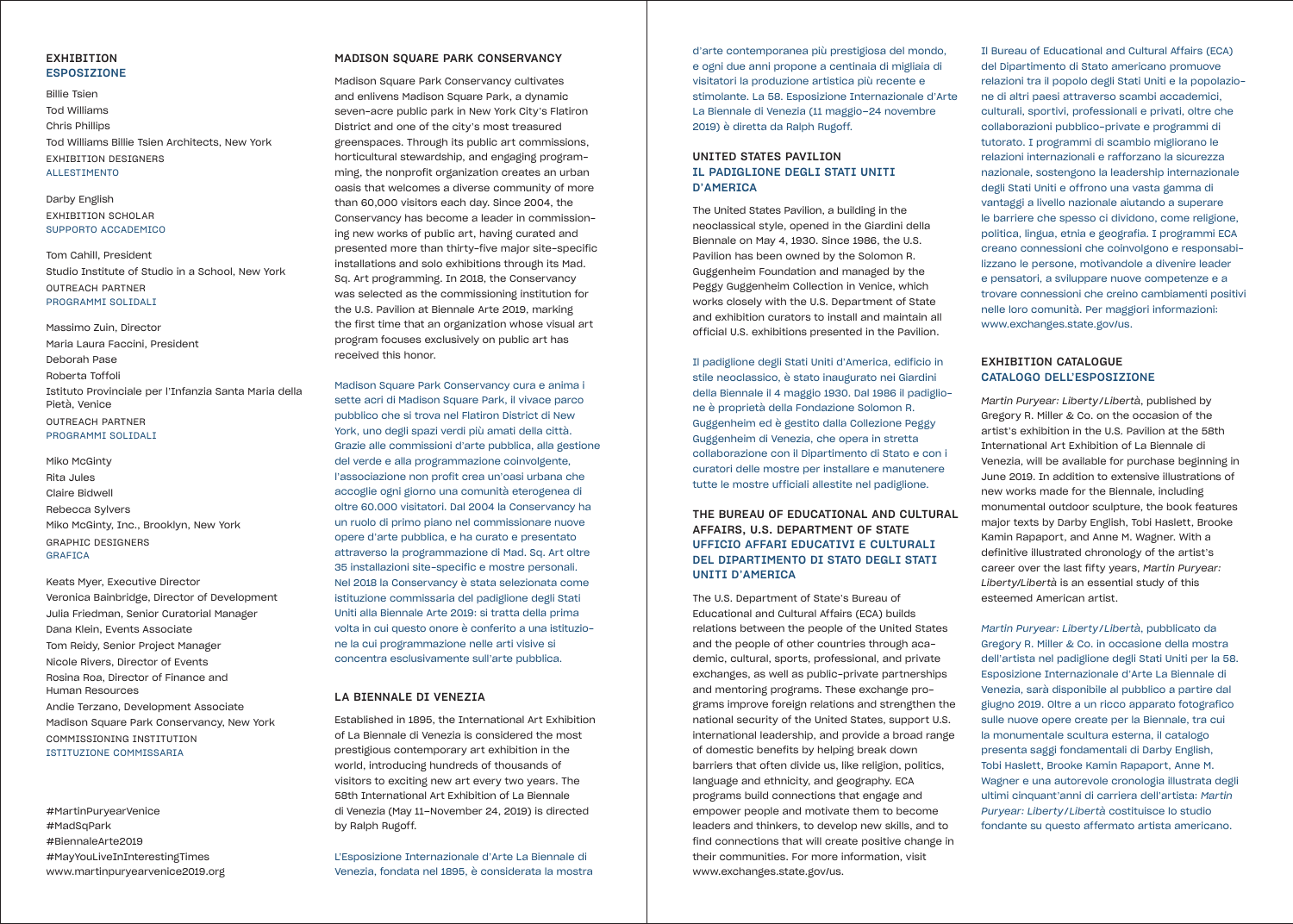## Support Sostenitori

*Martin Puryear: Liberty/Libertà*, the official United States presentation at the 58th International Art Exhibition, La Biennale di Venezia, is organized by Madison Square Park Conservancy, New York, and is presented by the Bureau of Educational and Cultural Affairs of the U.S. Department of State and the U.S. Mission to Italy. The exhibition is produced with the collaboration of the Peggy Guggenheim Collection, Venice, and the Solomon R. Guggenheim Foundation, New York.

*Martin Puryear: Liberty/Libertà*, partecipazione ufficiale degli Stati Uniti d'America alla 58. Esposizione Internazionale d'Arte La Biennale di Venezia, è organizzata da Madison Square Park Conservancy, New York ed è presentata dal Bureau of Educational and Cultural Affairs del Dipartimento di Stato degli Stati Uniti e dalla Missione Diplomatica degli Stati Uniti in Italia. La mostra è creata con la collaborazione della Collezione Peggy Guggenheim, Venezia e della Fondazione Solomon R. Guggenheim, New York.



The opinions, findings and conclusions stated herein are those of the authors and do not necessarily reflect those of the United States Department of State.

Le opinioni, i risultati e le conclusioni qui enunciati sono quelli degli autori e non riflettono necessariamente quelli del Dipartimento di Stato degli Stati Uniti.

#### Bloomberg Philanthropies







Graham Frankenthaler Foundation





**Gelman**<br>Foundation



PRESENTED BY PRESENTATA DA The Bureau of Educational and Cultural Affairs of the U.S. Department of State and the U.S. Mission to Italy

THE EXHIBITION IS FUNDED BY THE FOLLOWING GENEROUS SUPPORTERS: LA MOSTRA È REALIZZATA CON IL GENEROSO CONTRIBUTO DI:

#### LEAD SPONSOR SPONSOR PRINCIPALI

Bloomberg Philanthropies

#### LEADERSHIP SUPPORT SOSTENITORI PRINCIPALI

Ford Foundation Jacques & Natasha Gelman Foundation Agnes Gund Ellsworth Kelly Foundation and Jack Shear

Henry Luce Foundation Matthew Marks Gallery

#### BENEFACTOR SUPPORT BENEFATTORI

Carmel Barasch Family Collection/ Morris A. Hazan Family Foundation Marie-Josée and Henry R. Kravis Jo Carole and Ronald S. Lauder

#### MAJOR SUPPORT SOSTENITORI PRIMARI

Ed Bradley Family Foundation Charina Endowment Fund Mrs. Donald Fisher Helen Frankenthaler Foundation Glenstone Foundation Graham Foundation for Advanced Studies in the Fine Arts

#### SUSTAINER SUPPORT SOSTENITORI

The Josef and Anni Albers Foundation Athena Art Finance Meta Alice Keith Bratten Foundation Stacey and Rob Goergen

#### ADDITIONAL SUPPORT ULTERIORE SOSTEGNO DA

Irving Harris Foundation Pamela J. Joyner and Alfred J. Giuffrida Henry Moore Foundation Lenore G. Tawney Foundation

SPONSOR SPONSOR Frieze New York

Helen and Charles Schwab

Roy Lichtenstein Foundation The Pollock-Krasner Foundation Robert Rauschenberg Foundation in honor of Agnes Gund

Michael L. Kahn KC Fabrications Inc. Lambent Foundation Liz and Eric Lefkofsky Terra Foundation for American Art Unalam of Unadilla, New York VIA Art Fund

Crystal McCrary and Raymond J. McGuire Steven and Nancy Oliver Amitha Raman and Neil Luthra Angela Westwater and David Meitus

Thornton Tomasetti The Andy Warhol Foundation for the Visual Arts Charles and Helen Wilkes